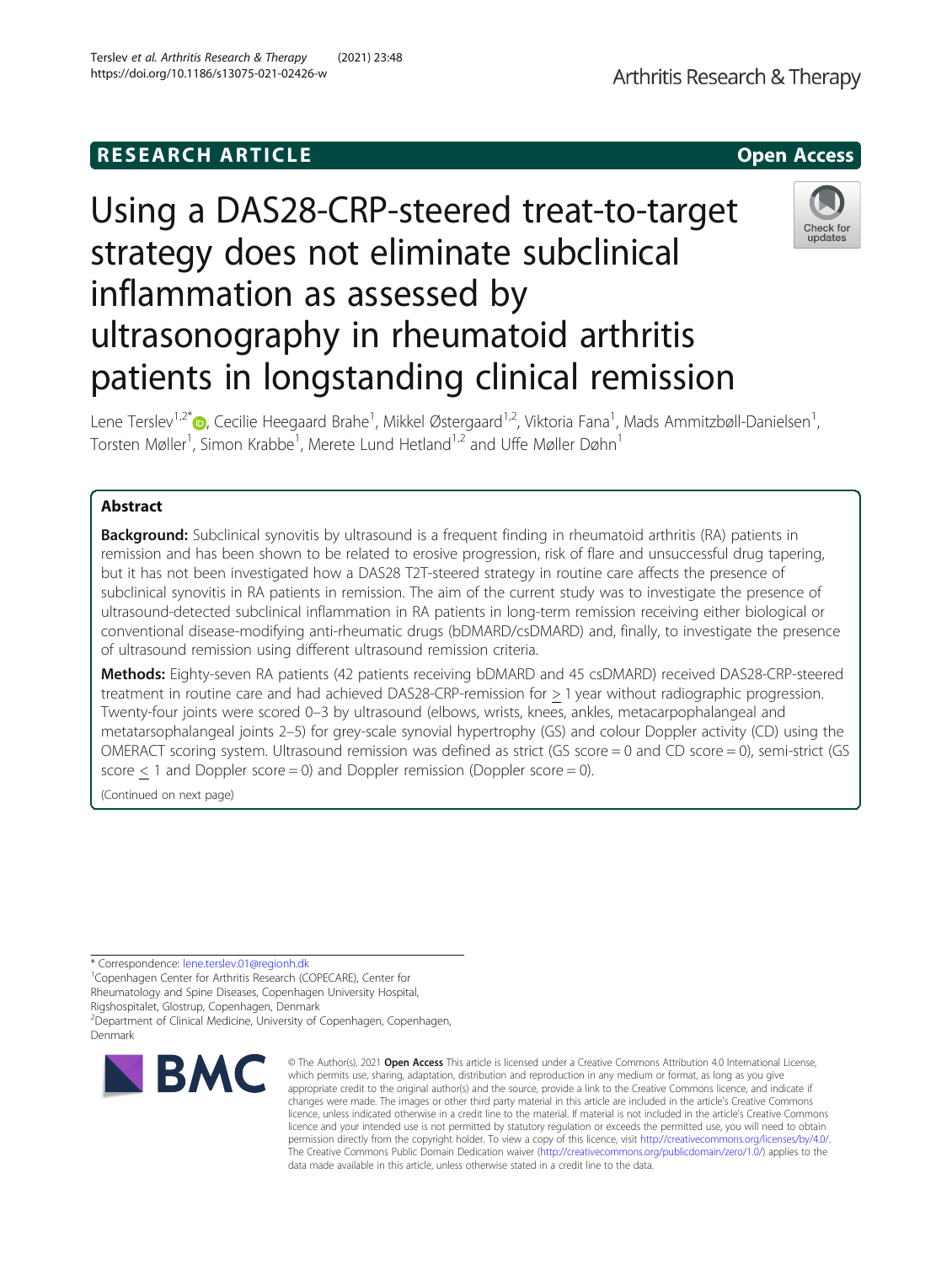# (Continued from previous page)

Results: No differences between treatment groups were found for GS sum score and Doppler sum score (median (range) 6 (0–19) and 0 (0–12), respectively). A Doppler score  $> 0$  in at least 1 joint was seen in 44%, a GS score  $> 1$ in at least 1 joint in 93% and a GS score > 2 in at least 1 joint in 54% of patients. Strict ultrasound remission was only observed in bDMARD patients (7%;  $p = 0.01$ ). Thirty-seven per cent were in semi-strict ultrasound remission and 56% in Doppler remission (no significant difference between groups) with similar results across the subgroups of patients who also fulfilled the ACR-EULAR Boolean-, CDAI- and SDAI-remission criteria.

Conclusions: Ultrasound frequently detected subclinical synovitis in RA patients in longstanding DAS28-remission obtained through a DAS28-CRP-steered strategy. This was independent of treatment and applied ultrasound remission criteria. Strict ultrasound remission was rare.

Keywords: Remission, Ultrasound, Doppler, Treat-to-target, Subclinical synovitis

# Background

The treatment goal in patients with rheumatoid arthritis (RA) is to rapidly suppress inflammation and thereby preventing pain and joint destruction and improving functional ability and quality of life. This was addressed in the EULAR 2010 treat-to-target (T2T) recommendations, where the treatment target was specified as clinical remission or at least low disease activity, assessed by the use of composite measures and when not achieved, adjustment of therapy is recommended  $[1]$  $[1]$ . Targeting remission by applying a disease activity score based on a 28-joint count  $(DAS28)$  < 2.6 as compared to a conventional strategy not using a DAS28-targeted strategy has shown a significant advantage favouring the T2T DAS28 approach [[2](#page-6-0), [3](#page-6-0)].

The updated EULAR 2016 T2T recommendations favour ACR-EULAR Boolean-remission over DAS28 remission [\[4](#page-6-0)], because it is more stringent and better reflects the clinical perception of remission, i.e. the absence of signs and symptoms of significant inflammatory disease activity. DAS28-CRP is still, however, applied in routine care and clinical trials [\[5\]](#page-6-0). Despite data showing that subclinical inflammation as detected by ultrasound and magnetic resonance imaging is present in a substantial proportion of patients with RA in clinical remission  $[6–12]$  $[6–12]$  $[6–12]$  $[6–12]$ , it was decided not to include imaging remission into the updated EULAR T2T recommendations, leaving clinical remission as the therapeutic target [\[4](#page-6-0)]. However, data shows that subclinical synovitis detected by ultrasound seems to be independent of the applied clinical remission criteria and type of treatment (conventional synthetic disease-modifying anti-rheumatic drugs (csDMARD) or biological DMARD (bDMARD)) [[12](#page-6-0)–[16](#page-7-0)].

Subclinical synovitis has been shown to be related to erosive progression as well as to the risk of flare and unsuccessful drug tapering, especially when Doppler activity is present  $[7, 8, 17–22]$  $[7, 8, 17–22]$  $[7, 8, 17–22]$  $[7, 8, 17–22]$  $[7, 8, 17–22]$  $[7, 8, 17–22]$  $[7, 8, 17–22]$ . Ultrasound remission is therefore generally perceived as an ultrasound disease state without Doppler activity, but different studies put different emphasis on the presence of synovial hypertrophy by grey-scale (GS) ultrasound. Though subclinical synovitis in patients in remission has been assessed previously, none of the studies evaluated patients in longstanding remission obtained through a DAS28 T2T-steered strategy applied in routine care [\[6](#page-6-0), [7](#page-6-0), [12](#page-6-0)–[16\]](#page-7-0).

Therefore, the aims of this study were, in RA patients in longstanding remission obtained by a DAS28CRP T2T-steered strategy in routine care, to investigate if the presence of ultrasound detected subclinical inflammation was less than previously reported; secondly, in this T2T-steered cohort, to assess if bDMARD-treated patients had less subclinical synovitis than csDMARDtreated patients, using both a comprehensive joint assessment and an assessment of the hands only; finally, to investigate the proportion of patients in ultrasound remission when applying three different ultrasound remission criteria.

# Material and methods

The study is a cross-sectional, observational study in patients with RA in sustained DAS28CRP-remission treated with either csDMARD only or bDMARD treatment (as monotherapy or in combination with csDMARD). Patients were recruited from the Center for Rheumatology and Spine Diseases at Rigshospitalet, Glostrup, Denmark. Clinical evaluation and ultrasound examination were conducted on the same day, at the time of inclusion. The local ethics committee found that a formal ethical approval was not needed because of the observational design (H-2-2014- FSP53). Despite this, all patients gave written informed consent and the study was conducted in accordance with the Declaration of Helsinki.

The inclusion criteria were RA fulfilling the 2010 EULAR/ACR classification criteria with DAS28-CRP < 2.6 for at least 1 year documented in at least 3 clinical visits in the DANBIO registry, age > 18 years, stable treatment with no indication for treatment change for at least 1 year and no glucocorticoid treatment 6 months prior to inclusion and no radiographic progression during the previous year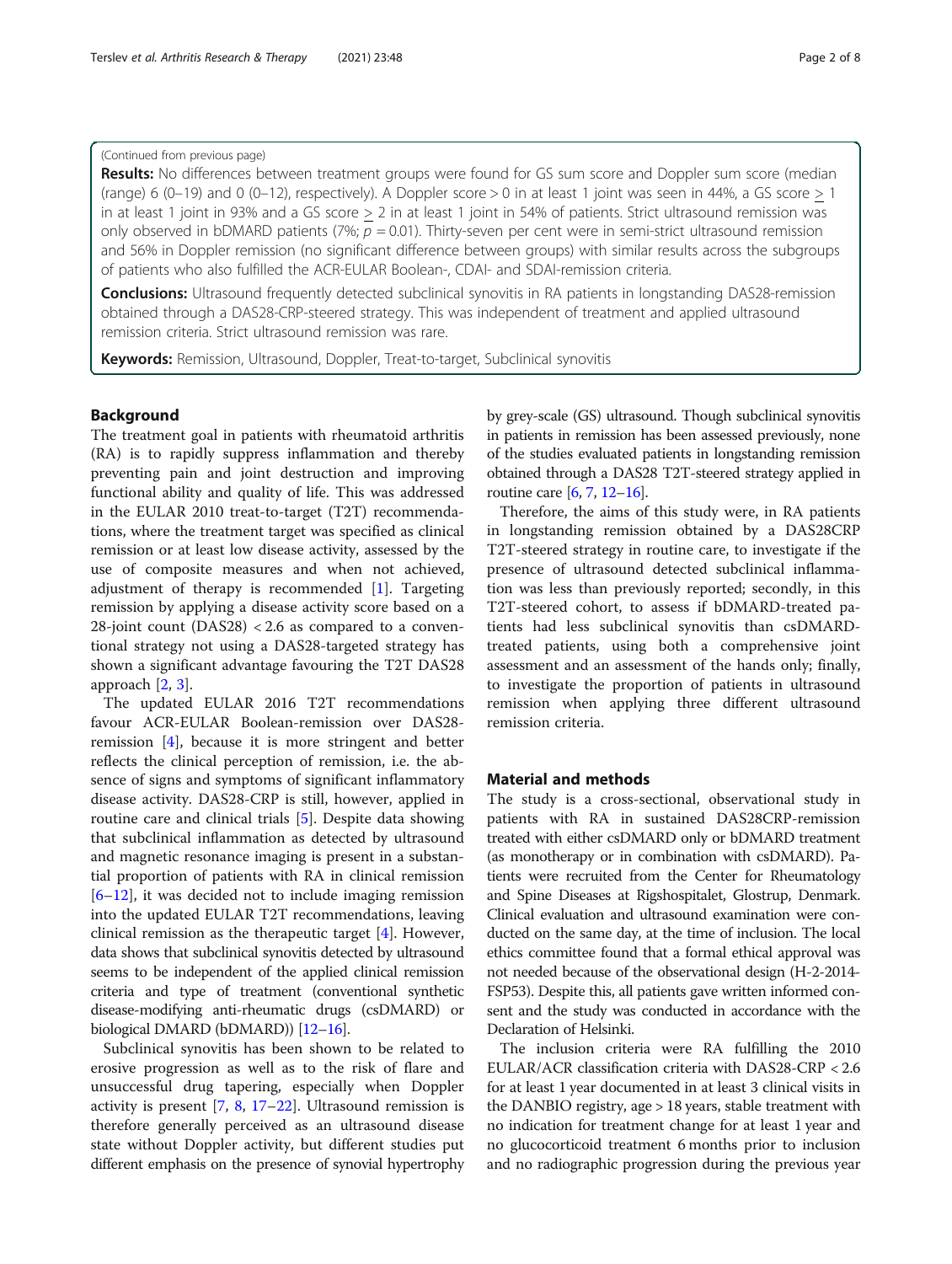assessed with the x-ray of hands and feet by the radiology department.

#### Clinical evaluation

The national DANBIO registry is an integrated part of the routine clinical monitoring of RA patients in Denmark [[23,](#page-7-0) [24](#page-7-0)]. The DANBIO registry is used as a clinical tool in all departments to monitor arthritis patients and their response to treatment or lack thereof and notifies when remission is not reached. For each clinical visit, swollen and tender joint counts of at least the 28 joints included in the DAS28CRP (bilateral wrist, metacarpophalangeal joints (MCPs), proximal interphalangeal joints (PIPs), elbow, shoulder and knee joints) are entered into DANBIO together with visual analogue scale (VAS, 0–100 mm) assessments of pain and patient's and physician's global assessment, Health Assessment Questionnaire (HAQ) and C-reactive protein (CRP). From the results of physical examination, patient questionnaires and CRP, the DAS28CRP and the CDAI are automatically calculated at each clinical visit informing the clinician whether DAS28 and/or CDAIremission is obtained. If DAS28CRP  $> 2.6$ , there is an automatic alert to the clinician to change/optimise treatment until DAS28CRP < 2.6 has been reached. Patients are seen in the out-patient clinic approximately every 3 months to ensure treatment optimisation until remission is obtained. Treatment is escalated according to national T2T recommendations in routine care.

# Ultrasound

A GE Logiq® E9 R5 (Milwaukee, WI, USA) ultrasound machine with a 5-16ML linear array transducer was used for all examinations. Colour Doppler settings for slow flow [\[25](#page-7-0)] were kept unchanged throughout the study. The Doppler frequency was set at 8.2 MHz, PRF at 0.4 kHz, wall filter 57, colour priority at 100% and Doppler gain just below the noise level. The size and position of the colour box was set to go to the top of the image to recognise artefacts caused by vessels above the joint.

# Ultrasound examination

The ultrasound examinations were performed by experienced ultrasonographers (LT, VF, TM, UMD and MA) with more than 7 years of experience in musculoskeletal ultrasound and scoring of synovitis in clinical and research settings. Prior to the study, reader exercises on scoring joint inflammation were conducted in static images to ensure agreement between observers.

Ultrasound examination techniques were in line with the EULAR scanning guidelines with regard to patient position and scanning planes [[26\]](#page-7-0). In total, 24 joints were evaluated (bilateral elbows, wrists (radio-carpal, inter-carpal and the radioulnar joint—using the highest score of the three), MCP 2–5, knees, talo-crural joints and metatarsophalangeal joints (MTPs) 2–5).

The examination time was approximately 20 min per patient and representative images of all pathology were stored for each patient. The clinical examination was performed prior to the ultrasound examination by a rheumatologist different to the sonographer who was kept blinded to the results of the clinical examination and laboratory findings.

# Image evaluation

GS and colour Doppler (CD) ultrasound were used to assess synovial hypertrophy and synovial vascularization using the OMERACT definition for synovitis [[27\]](#page-7-0) and the EULAR-OMERACT semi-quantitative scoring system (0–3) for grading the two synovitis components (GS and CD) [[27,](#page-7-0) [28\]](#page-7-0). A score was noted per joint for each modality in order to assess different severities of synovial hypertrophy and CD activity. In addition, a total grey-scale sum score and a Doppler sum score were calculated for each patient (sum of the scores for all joints with a maximum score of 72). Ultrasound synovial hypertrophy was defined as a GS score > 1 and synovial hypervascularization as a Doppler score > 1.

## Defining ultrasound remission

Ultrasound remission status was assessed using three different definitions: strict ultrasound remission (GS score = 0 and Doppler score = 0), semi-strict ultrasound *remission* (GS score  $<$  1 and Doppler score = 0) and Doppler ultrasound remission (Doppler score = 0, irrespective of the GS score).

# **Statistics**

Demographic data are presented as median and range. Comparisons between groups were done using Mann-Whitney's test for continuous data and Pearson chi-square for categorical data with a  $p$  value < 0.05 considered statistically significant. SPSS version 25 was used for statistical analysis.

# Results

Eighty-seven consecutive patients with RA in DAS28- CRP-remission for at least 1 year were included; 45 patients received csDMARDs (csDMARD group) while 42 patients received bDMARD either alone or in combination with csDMARDs (bDMARD group). Demographic data for the entire cohort stratified by type of treatment may be seen in Table [1.](#page-3-0) For all patients, the median DAS28CRP was 1.8 (range 1.1–2.5) and significantly lower in the csDMARD-treated group compared to the bDMARD-treated group. Overall, in the bDMARD group, eight patients (19%) received bDMARD monotherapy, while the rest received combination therapy with one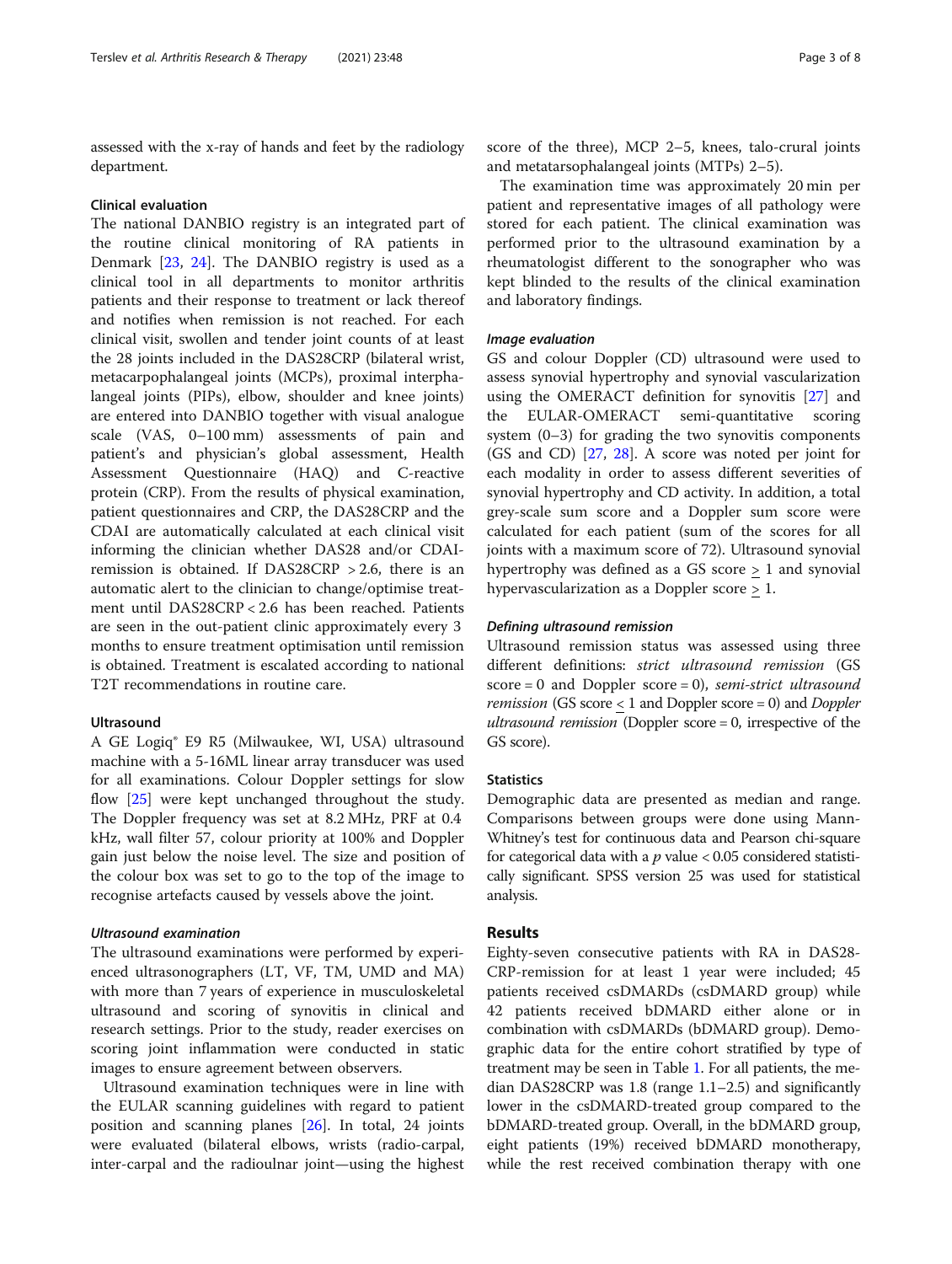<span id="page-3-0"></span>

|          |  |  |  | Table 1 Clinical and ultrasound data for the patients in DAS28CRP-remission > 1 year obtained through a treat-to-target steered |  |  |
|----------|--|--|--|---------------------------------------------------------------------------------------------------------------------------------|--|--|
| strategy |  |  |  |                                                                                                                                 |  |  |

|                                                | All patients<br>$(n = 87)$ | csDMARD group<br>$(n = 45)$ | bDMARD group<br>$(n = 42)$ | Difference between<br>groups (p values) |
|------------------------------------------------|----------------------------|-----------------------------|----------------------------|-----------------------------------------|
| Age (years)                                    | $61(25-82)$                | $64(31-82)$                 | $57(25-82)$                | 0.14                                    |
| Female gender                                  | 66%                        | 62%                         | 69%                        | 0.50                                    |
| Disease duration (years)                       | $10(1-54)$                 | $6(1-44)$                   | $13(0-2)$                  | < 0.001                                 |
| Positive rheumatoid factor                     | 61%                        | 56%                         | 67%                        | 0.29                                    |
| Positive anti-CCP                              | 67%                        | 56%                         | 79%                        | 0.02                                    |
| Frosive disease                                | 66%                        | 51%                         | 81%                        | 0.003                                   |
| Number of current DMARDs                       | $1(0-3)$                   | $1(0-3)$                    | $1(0-1)$                   | 0.003                                   |
| <b>Clinical assessment</b>                     |                            |                             |                            |                                         |
| Swollen joint count (0-28)                     | $0(0-2)$                   | $0(0-2)$                    | $0(0-2)$                   | 0.71                                    |
| Tender joint count (0-28)                      | $0(0-1)$                   | $0(0-1)$                    | $0(0-1)$                   | 0.60                                    |
| $CRP$ (mg/L)                                   | $5(1-26)$                  | $4(1-13)$                   | $5(4-26)$                  | < 0.001                                 |
| DAS28CRP                                       | $1.8(1.1-2.5)$             | $1.7(1.1-2.4)$              | $1.9(1.6-2.5)$             | 0.002                                   |
| $HAQ(0-3)$                                     | $0.125(0-1.625)$           | $0(0-0.875)$                | $0.31(0 - 1.625)$          | 0.002                                   |
| VAS Global (mm) (0-100)                        | $13(0-67)$                 | $10(0-45)$                  | $15(0-67)$                 | 0.16                                    |
| ACR-EULAR*                                     | $1.6(0-7.7)$               | $1.4(0-5.3)$                | $1.8(0 - 7.7)$             | 0.35                                    |
| ACR-EULAR-remission*                           | 77%                        | 76%                         | 79%                        | 0.74                                    |
| SDAI                                           | $2.1(0.3-8.2)$             | $1.6(0.3-6.1)$              | $2.8(0.5-8.2)$             | 0.05                                    |
| SDAI-remission                                 | 75%                        | 76%                         | 74%                        | 0.85                                    |
| <b>Ultrasound assessment</b>                   |                            |                             |                            |                                         |
| Grey-scale sum score (0-72)                    | $6(0-19)$                  | $4(1-18)$                   | $6.5(0-19)$                | 0.71                                    |
| Doppler sum score (0-72)                       | $0(0-12)$                  | $0(0-12)$                   | $0(0-7)$                   | 1.00                                    |
| Grey-scale sum score (MCP2-5 and wrist) (0-30) | $3(0-18)$                  | $3(0-18)$                   | $3(0-12)$                  | 0.25                                    |
| Doppler sum score (MCP2-5 and wrist) (0-30)    | $0(0-12)$                  | $0(0-12)$                   | $0(0-5)$                   | 0.84                                    |

Values are given as median (range) and percentage. Comparison between groups by Mann-Whitney's test and Pearson chi-square with p < 0.05 considered significant

DMARDs disease-modifying anti-rheumatic drugs, CRP C-reactive protein, HAQ Health Assessment Questionnaire, VAS visual analogue scale \*Patients in ACR-EULAR Boolean-remission are identical to patients in CDAI-remission

csDMARD. In the entire cohort, 65 (75%) patients also fulfilled SDAI-remission criteria (SDAI  $\leq$  3.3), and 67 (77%) CDAI-remission criteria (CDAI  $\leq$  2.8). All patients fulfilling the CDAI-remission criteria also fulfilled the ACR-EULAR Boolean-remission criteria and vice versa.

Patients in the bDMARD group as compared to the csDMARD group had significantly longer disease duration; more patients had erosive disease, were anti-CCP positive and had higher CRP, HAQ, DAS28-CRP and SDAI-scores (Table 1). There were no differences in the fraction of patients fulfilling the SDAI-, CDAI- and ACR-EULAR Boolean-remission criteria in the two treatment groups.

Overall, very little clinical residual disease activity was present with 79 of the patients (91%) having neither clinically swollen nor tender joints in the 28 joints assessed for DAS28-CRP. Five patients (6%) had a maximum of 2 swollen joints and three patients (3%) had a maximum

of 1 tender joint. None of these patients had both tender and swollen joints.

#### Ultrasound findings

For the entire cohort, the GS sum score at patient level was median (range)  $6(0-19)$  and the Doppler sum score was 0 (0–12), with no significant differences between treatment groups. When evaluating ultrasound scores only from the hands, the pattern was similar with no significant difference between groups (Table 1).

When assessing 24 joints, 44% of the patients had Doppler score > 0 in at least one joint and 93% of the patients had a GS score > 1 in at least one joint while 47 patients (54%) had a GS score  $\geq$  2 in at least one joint (no statistically significant difference according to treatment).

When assessing the hands only, 40% of the patients still had a Doppler score > 0, 93% of the patients had a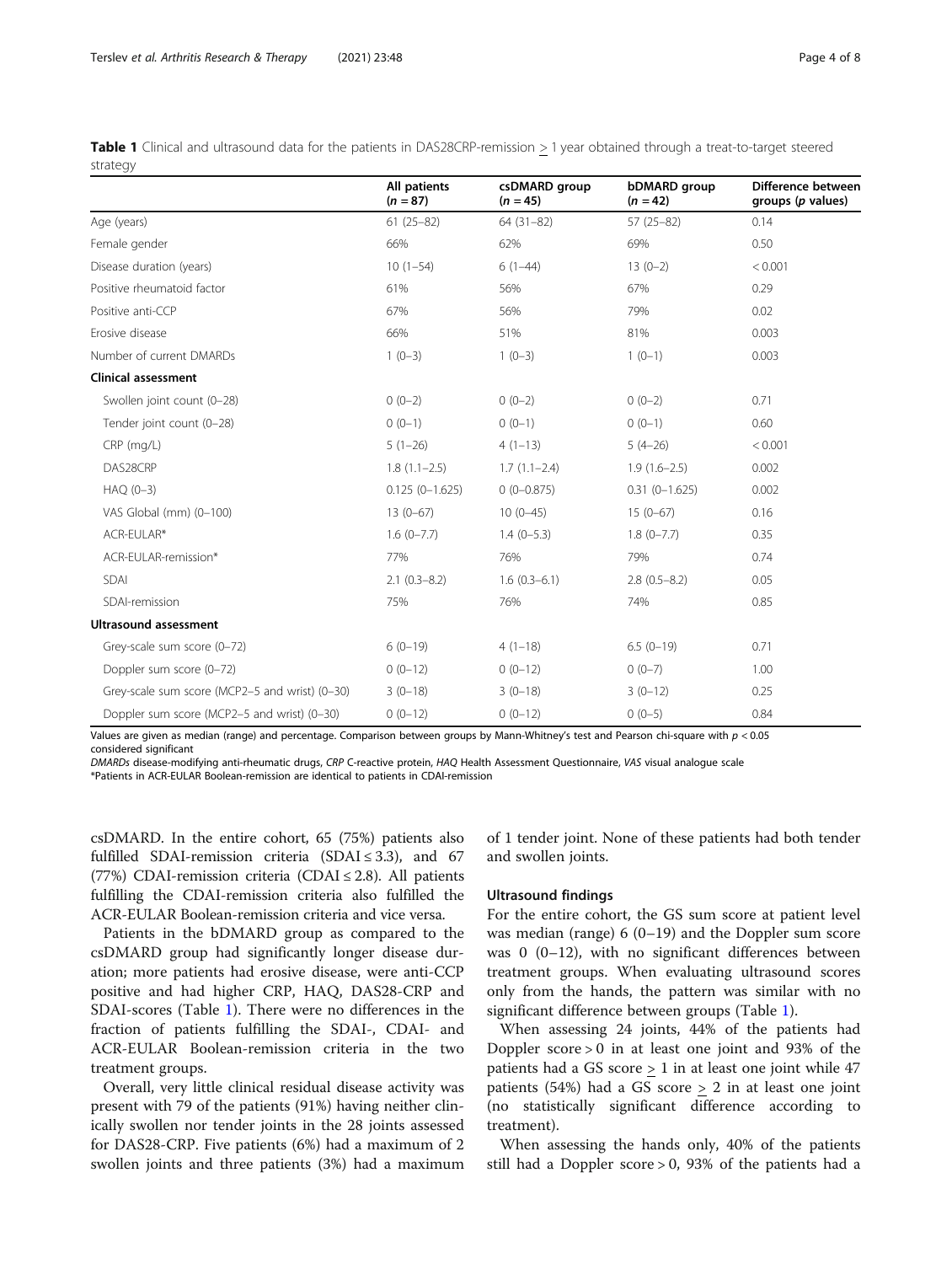GS score > 1 while 37% of the patients had a GS score > 2 in at least one joint (no statistically significant difference between treatments).

# Ultrasound remission

We only found strict ultrasound remission in 6 (7%) patients in the bDMARD group and in 0 (0%) patients in the csDMARD group ( $p = 0.01$ ) (Table 2). In the entire cohort, 37% were in semi-strict ultrasound remission and 56% in Doppler ultrasound remission with no significant difference between treatment groups. Similar results were found for ultrasound remission among the subgroups of patients who, in addition to DAS28-CRPremission, also fulfilled the ACR-EULAR Boolean-remission criteria, CDAI-remission criteria and SDAI-remission criteria (Table 2).

When assessing only the hands, numerically more patients were in semi-strict ultrasound and in Doppler ultrasound remission as compared to the more extensive 24-joint ultrasound assessment but with no difference between treatments (Table [3](#page-5-0)).

# **Discussion**

The present study demonstrated subclinical synovitis by ultrasound in the majority of RA patients in longstanding clinical remission that had been obtained through a DAS28- CRP T2T-steered strategy in routine care. Furthermore, the

patients had very little clinical residual disease activity with only five patients having a maximum of 2 swollen joints. Very few patients were found to be in strict ultrasound remission, and this was only observed in patients treated with bDMARD. Doppler ultrasound remission was obtained by 56% of patients and was more frequent than the strict and semi-strict ultrasound remission, and independent of treatment type. We had similar findings when assessing only the hands. As DAS28-CRP-remission state does not exclude minimal synovitis, we also assessed the number of patients fulfilling CDAI-, SDAI- and ACR-EULAR Boolean-remission criteria. The proportion of patients fulfilling the different ultrasound remission criteria in these groups were the same as for the DAS28-CRP-remission group.

Our findings of subclinical synovitis regardless of the clinical remission criteria applied and independent of the type of treatment are in line with other studies published over a period of more than 10 years [[12](#page-6-0)–[14](#page-6-0), [16](#page-7-0)]. However, in our study, only 7% of the patients were in strict ultrasound remission and this was only observed in bDMARD-treated patients. This is overall less than observed in the study by Saleem et al. [[13](#page-6-0)] where strict ultrasound remission was seen in 10% of the bDMARDtreated patients and in 16% of the csDMARD-treated patients. Other studies have reported even higher percentages in strict ultrasound remission (26–35%) for bDMARD-treated patients in clinical remission [\[14](#page-6-0)].

Table 2 Proportion of patients in ultrasound remission, according to different ultrasound remission definitions as well as different clinical remission criteria

| <b>Patients in DAS28CRP-remission</b>    |                            |                                |                                      |                                                  |  |
|------------------------------------------|----------------------------|--------------------------------|--------------------------------------|--------------------------------------------------|--|
|                                          | All patients<br>$(n = 87)$ | csDMARD group<br>$(n = 45)$    | bDMARD group<br>$(n = 42)$           | Difference between treatment<br>groups (p value) |  |
| Ultrasound strict remission              | 6(7%)                      | $0(0\%)$                       | 6(14%)                               | 0.01                                             |  |
| Ultrasound semi-strict remission         | 32 (37%)                   | 15 (33%)                       | 17 (40%)                             | 0.50                                             |  |
| Ultrasound Doppler remission             | 49 (56%)                   | 26 (58%)                       | 23 (55%)                             | 0.78                                             |  |
| Patients in ACR-EULAR Boolean-remission* |                            |                                |                                      |                                                  |  |
|                                          | All patients<br>$(n = 67)$ | csDMARD group<br>$(n = 34)$    | bDMARD group<br>$(n = 33)$           | Difference between treatment<br>groups (p value) |  |
| Ultrasound strict remission              | 6(9%)                      | $0(0\%)$                       | 6(18%)                               | 0.01                                             |  |
| Ultrasound semi-strict remission         | 25 (37%)                   | 12 (35%)                       | 13 (39%)                             | 0.73                                             |  |
| Ultrasound Doppler remission             | 38 (57%)                   | 21 (62%)                       | 17 (49%)                             | 0.40                                             |  |
| <b>Patients in SDAI-remission</b>        |                            |                                |                                      |                                                  |  |
|                                          | All patients<br>$(n = 65)$ | csDMARD patients<br>$(n = 34)$ | <b>bDMARD</b> patients<br>$(n = 31)$ | Difference between treatment<br>groups (p value) |  |
| Ultrasound strict remission              | 6(9%)                      | $0(0\%)$                       | 6(19%)                               | 0.007                                            |  |
| Ultrasound semi-strict remission         | 26 (40%)                   | 13 (38%)                       | 13 (50%)                             | 0.76                                             |  |
| Ultrasound Doppler remission             | 38 (59%)                   | 22 (58%)                       | 16 (51%)                             | 0.29                                             |  |

Values are given as number of patients and percentage. Comparison between groups by Pearson chi-square with  $p < 0.05$  considered significant Ultrasound strict remission no joints with GS score > 0 and Doppler score > 0, ultrasound semi-strict remission no joints with GS score > 1 and Doppler score > 0, ultrasound Doppler remission no joints with Doppler score > 0. csDMARD conventional synthetic disease-modifying anti-rheumatic drug, bDMARD biological disease-modifying anti-rheumatic drug, GS grey scale

\*Patients in ACR-EULAR Boolean-remission are identical to patients in CDAI-remission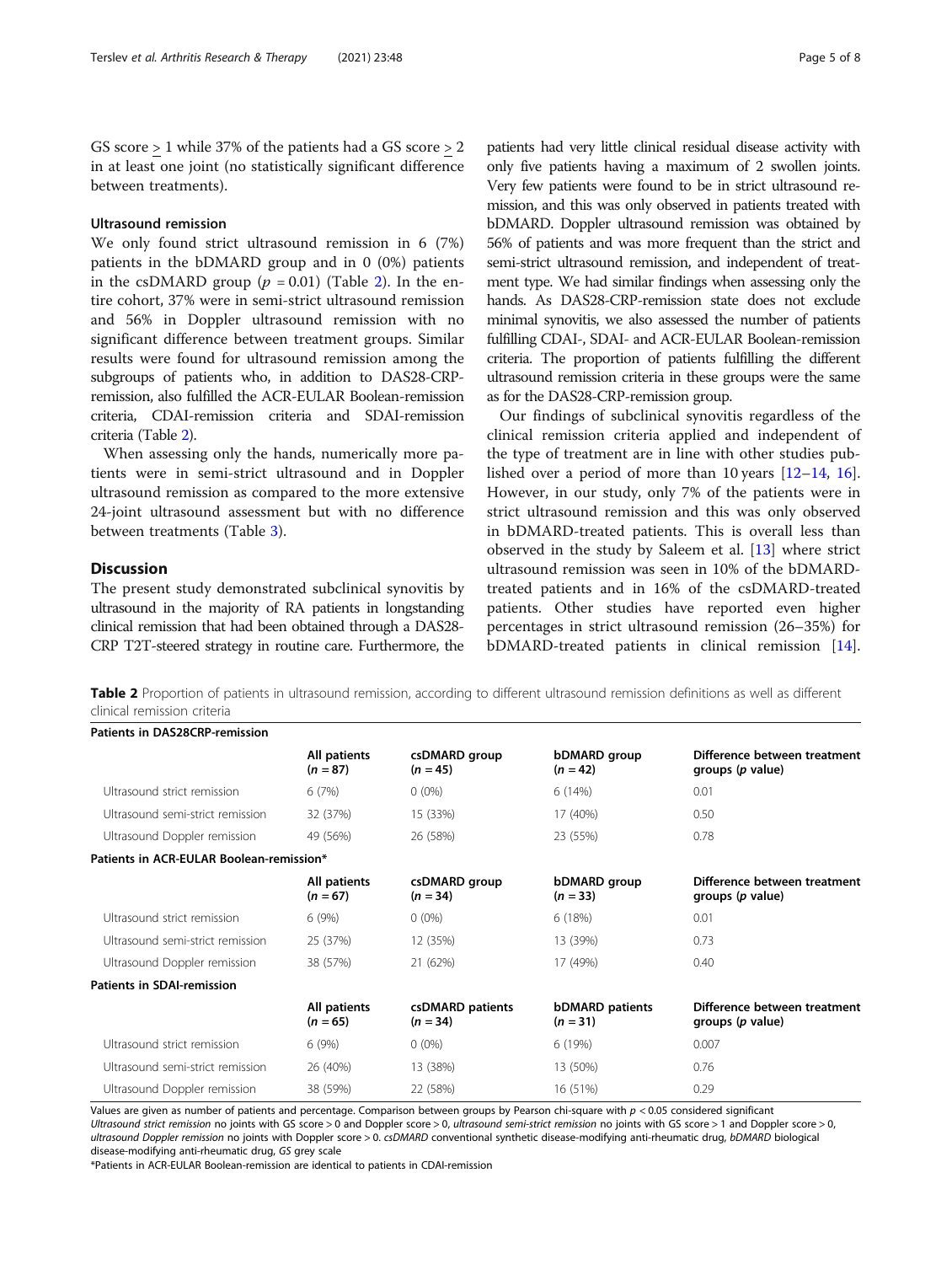| Patients in DAS28CRP-remission   |                            |                                |                                      |                                                  |  |  |  |
|----------------------------------|----------------------------|--------------------------------|--------------------------------------|--------------------------------------------------|--|--|--|
|                                  | All patients<br>$(n = 87)$ | csDMARD patients<br>$(n = 45)$ | <b>bDMARD</b> patients<br>$(n = 42)$ | Difference between treatment<br>groups (p value) |  |  |  |
| Bilateral wrist and MCP2-5 only  |                            |                                |                                      |                                                  |  |  |  |
| Ultrasound strict remission      | 6(7%)                      | $0(0\%)$                       | 6(14%)                               | 0.009                                            |  |  |  |
| Ultrasound semi-strict remission | 43 (49%)                   | 23 (51%)                       | 20 (48%)                             | 0.75                                             |  |  |  |
| Ultrasound Doppler remission     | 52 (60%)                   | 27 (60%)                       | 25 (60%)                             | 0.96                                             |  |  |  |

<span id="page-5-0"></span>Table 3 Proportion of patients in ultrasound remission for the hands only according to different ultrasound remission cut-offs

Values are given as number of patients and percentage. Comparison between groups by Pearson Chi-Square with p < 0.05 considered significant

Ultrasound strict remission no joints with GS score > 0 and Doppler score > 0, ultrasound semi-strict remission no joints with GS score > 1 and Doppler score > 0, ultrasound Doppler remission no joints with Doppler score, csDMARD conventional synthetic disease-modifying anti-rheumatic drug, bDMARD biological diseasemodifying anti-rheumatic drug, MCP metacarpophalangeal joint, GS grey scale

Such differences between studies most likely relate to differences in the applied scoring systems, hardware and differences in the ultrasonographer's interpretation and scoring of Doppler findings. In the study by Saleem et al. [[13\]](#page-6-0), the Doppler activity was scored as none, mild, moderate and severe, and the 'none' and 'mild' scores were grouped as normal, which makes a direct comparison difficult, as any Doppler activity in our study would preclude a patient from being classified as in ultrasound remission.

As the optimal definition for ultrasound remission has yet to be determined, we explored different ultrasound remission criteria in the present study. Most emphasis is often put on the presence of Doppler activity independent of the GS score and we found 56% of the patients to fulfill the Doppler ultrasound remission criteria. Only 37% of the patients fulfilled the semi-strict remission criteria in which GS synovial hypertrophy score = 1 is accepted. The relevance of a GS score = 1 has been debated, especially in the feet where GS synovial hypertrophy is a frequent finding both in longstanding RA and in healthy controls  $[29, 30]$  $[29, 30]$  $[29, 30]$  $[29, 30]$ . However, a GS score = 1 for synovial hypertrophy even without Doppler activity has been shown to change during treatment, also in the feet [\[31](#page-7-0), [32\]](#page-7-0). Furthermore, GS synovial hypertrophy has previously been shown to be related to erosive progression over time [[8\]](#page-6-0). It therefore appears justified to define true ultrasound remission as strict ultrasound remission with a GS score  $= 0$  and a Doppler score  $= 0$  despite that this appears difficult to achieve in routine care.

The patients in our study had obtained remission through a DAS28-CRP T2T-steered strategy as applied in routine care; however, the presence of subclinical synovitis appeared the same as in studies where the patients' state of remission was determined by the treating physician and not obtained through a T2T strategy by the use of composite scores [\[6](#page-6-0), [13\]](#page-6-0). DAS28-remission is often related to residual disease activity [[4](#page-6-0), [33,](#page-7-0) [34](#page-7-0)] whereas the ACR-EULAR Boolean-remission criteria better reflect true clinical remission with only minimal subclinical inflammation also by imaging [\[35](#page-7-0)–[37](#page-7-0)]; however, no patients fulfilling the stricter ACR-EULAR Boolean-remission criteria were found to be in strict ultrasound remission in the csDMARD group, and only 7% of patients in the bDMARD-treated group. We found similar percentages of the patients in CDAI-, SDAI- and ACR-EULAR Boolean-remission to be in semi-strict ultrasound and in Doppler ultrasound remission as those in DAS28CRP-remission which is in line with a previous study [[35](#page-7-0)].

Though recent studies have shown that ultrasound gives no added value in clinical practise for obtaining clinical remission in early RA patients [\[38,](#page-7-0) [39](#page-7-0)], the current study adds to the large amount of data where, when applying ultrasound for assessing remission, subclinical synovitis is found to be present in patients who has achieved clinical remission, including ACR-EULAR Boolean-remission, in routine care independent of clinical strategy and composite scores applied, number of joints assessed and ultrasound equipment used. Furthermore, data from previous studies have shown that erosive progression is related not only to the presence of Doppler activity in joints of RA patients in remission but also to the presence of GS synovial hypertrophy [[8,](#page-6-0) [40](#page-7-0)] and that the presence of Doppler activity is related to the risk of flare and unsuccessful drug tapering  $[17-19,$  $[17-19,$  $[17-19,$  $[17-19,$  $[17-19,$ [40\]](#page-7-0). This consequently challenges the use of clinical composite scores alone for determining a state of remission in established RA patients in routine care. The current cross-sectional study cannot address whether patients in remission with subclinical synovitis should be treated differently than patients without subclinical synovitis and studies are needed in this area.

The strengths of our study are that data are representing a routine care setting where a T2T strategy was applied. We have used the OMERACT consensus-based and validated scoring system for scoring synovitis (GS and Doppler) and have assessed multiple joints providing a more comprehensive ultrasound status of the patients. The limitations are that the data are obtained from a single clinical centre and since it is crosssectional, it does not contribute with additional data on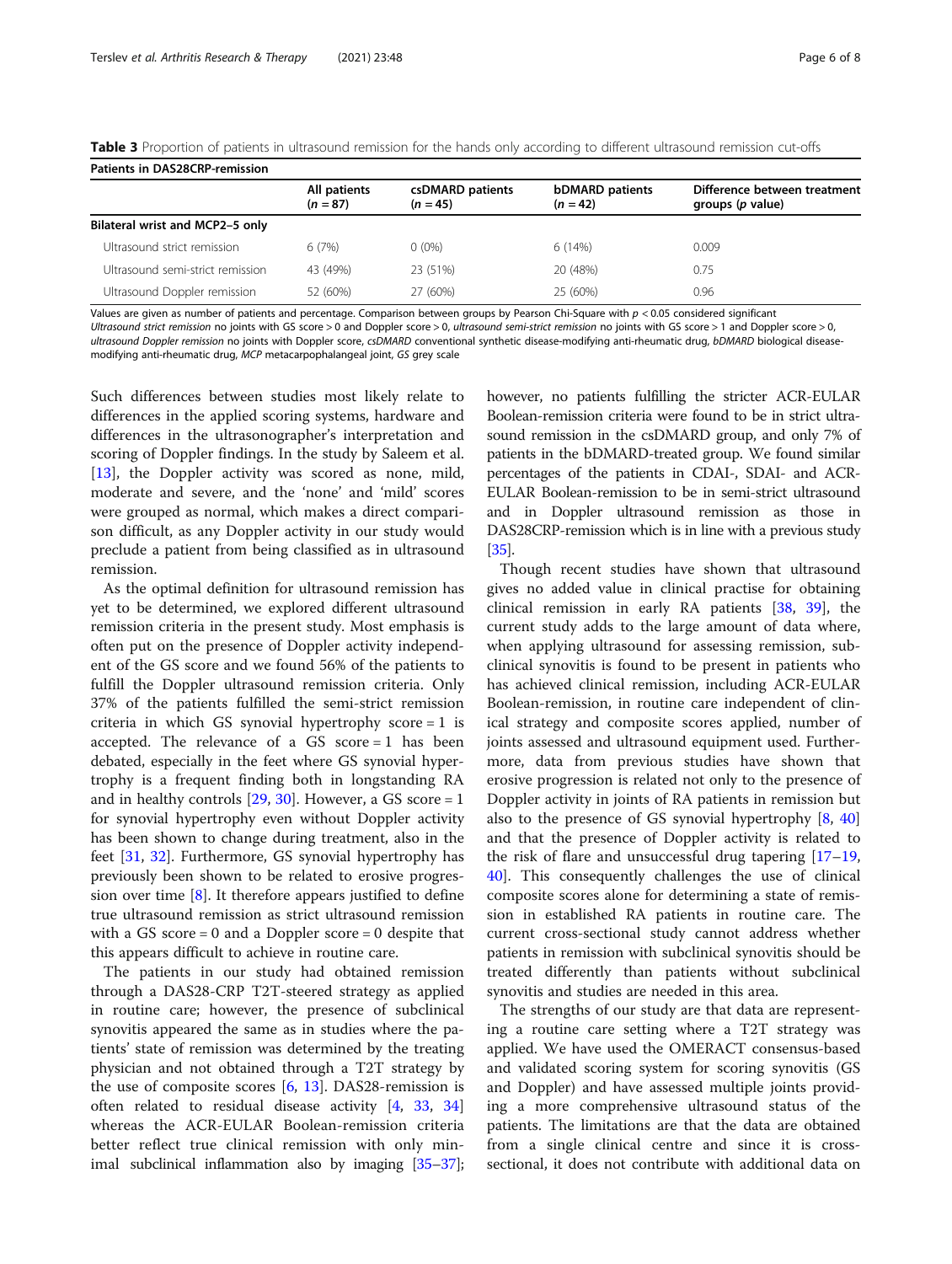<span id="page-6-0"></span>erosive progression, flare or tapering. Further, the ultrasound-assessed joints are not completely identical to the joints involved in the DAS28. However, we found subclinical inflammation also in the clinically assessed joints.

# Conclusion

Subclinical synovitis detected by ultrasound is present in the vast majority of patients in longstanding DAS28- CRP-remission independent of the type of treatment when using a DAS28-CRP T2T-steered strategy in routine care. Remission based on clinical composite scores alone is very rarely equivalent to the complete absence of inflammation by ultrasound and may not be sufficient for establishing a state of remission. Further studies are needed to explore if patients with subclinical inflammation in contrast to patients without would benefit from different treatment strategies.

#### Acknowledgements

None

#### Authors' contributions

Lene Terslev: drafted the protocol and statistical analysis plan, performed ultrasound examination and clinical examinations and data evaluation and drafted the manuscript. Cecilie Heegaard Brahe: performed clinical examinations and participated in drafting the paper and approved the final version. Mikkel Østergaard: data evaluation, drafting the paper and approved the final version. Viktoria Fana: performed ultrasound examinations and participated in drafting the paper and approved the final version. Mads Ammitzbøll Danielsen: performed ultrasound examinations and participated in drafting the paper and approved the final version. Torsten Møller: performed ultrasound examinations and participated in drafting the paper and approved the final version. Simon Krabbe: performed clinical examinations and participated in drafting the paper and approved the final version. Merete Hetland: participated in drafting the paper and approved the final version. Uffe Møller Døhn: performed ultrasound examination and clinical examinations, data analysis and evaluation and drafted the manuscript. The authors read and approved the final manuscript.

#### Funding

No financial support was received.

#### Availability of data and materials

The datasets used and/or analysed during the current study are available from the corresponding author on reasonable request.

#### Ethics approval and consent to participate

The project was evaluated by the local ethics committee, and it was found that a formal ethical approval was not needed because of the observational design (H-2-2014-FSP53). Despite this, we ensured that all patients gave written informed consent to participate and the study was conducted in accordance with the Declaration of Helsinki.

#### Consent for publication

No relevant

#### Competing interests

Lene Terslev: speaker fee from AbbVie, Janssen, Roche, Novartis, Pfizer, MSD, BMS and GE

Cecilie Heegaard Brahe: none

Mikkel Østergaard: research support, consultancy fees and/or speaker fees form Abbvie, BMS, Boehringer-Ingelheim, Celgene, Eli Lilly, Hospira, Janssen, Merck, Novartis, Novo, Orion, Pfizer, Regeneron, Roche, Sandoz, Sanofi and UCB

Viktoria Fana: none

## Torsten Møller: none

Simon Krabbe: research support from AbbVie, MSD and Novartis Merete L Hetland: grants from Bristol-Myers Squibb, AbbVie, Roche and Novartis; grants and personal fees from MSD, Biogen and Pfizer; and personal fees from Eli Lilly, Orion Pharma, CellTrion, Samsung Bioepis and Janssen Biologics B.V.

Uffe Møller Døhn: consultancy fees from Eli Lilly, Roche and Novartis; speaker fee from Roche, Novartis

#### Received: 11 September 2020 Accepted: 19 January 2021 Published online: 01 February 2021

#### References

- 1. Smolen JS, Aletaha D, Bijlsma JW, Breedveld FC, Boumpas D, Burmester G, et al. Treating rheumatoid arthritis to target: recommendations of an international task force. Ann Rheum Dis. 2010;69(4):631–7.
- 2. Schipper LG, Vermeer M, Kuper HH, Hoekstra MO, Haagsma CJ, Den Broeder AA, et al. A tight control treatment strategy aiming for remission in early rheumatoid arthritis is more effective than usual care treatment in daily clinical practice: a study of two cohorts in the Dutch Rheumatoid Arthritis Monitoring registry. Ann Rheum Dis. 2012;71:845–50.
- 3. Gullick NJ, Oakley SP, Zain A, Gibson T, Jones T, Mistlin A, et al. Goaldirected therapy for RA in routine practice is associated with improved function in patients with disease duration up to 15 years. Rheumatology (Oxford). 2012;51:759–61.
- 4. Smolen JS, Breedveld FC, Burmester GR, Bykerk V, Dougados M, Emery P, et al. Treating rheumatoid arthritis to target: 2014 update of the recommendations of an international task force. Ann Rheum Dis. 2016; 75:3–15.
- 5. Gaujoux-Viala C, Mouterde G, Baillet A, Claudepierre P, Fautrel B, Le Loët X, et al. Evaluating disease activity in rheumatoid arthritis: which composite index is best? A systematic literature analysis of studies comparing the psychometric properties of the DAS, DAS28, SDAI and CDAI. Joint Bone Spine. 2012;79(2):149–55.
- 6. Olmez MO, Gunal EK, Ureyen SB, Keskin H, Ozturk AB, Yeter G, et al. Comparison of composite indices with global synovitis score on ultrasound for detecting remission. Clin Rheumatol. 2018;37:1111–4.
- 7. Brown AK, Quinn MA, Karim Z, Conaghan PG, Peterfy CG, Hensor E, et al. Presence of significant synovitis in rheumatoid arthritis patients with disease-modifying antirheumatic drug-induced clinical remission: evidence from an imaging study may explain structural progression. Arthritis Rheum. 2006;54(12):3761–73.
- 8. Brown AK, Conaghan PG, Karim Z, Quinn MA, Ikeda K, Peterfy CG, et al. An explanation for the apparent dissociation between clinical remission and continued structural deterioration in rheumatoid arthritis. Arthritis Rheum. 2008;58(10):2958–67.
- 9. Wakefield RJ, Freeston JE, Hensor EM, Bryer D, Quinn MA, Emery P. Delay in imaging versus clinical response: a rationale for prolonged treatment with anti-tumor necrosis factor medication in early rheumatoid arthritis. Arthritis Rheum. 2007;57(8):1564–7.
- 10. Zhang H, Xu H, Chen S, Mao X. The application value of MRI in the diagnosis of subclinical inflammation in patients with rheumatoid arthritis in remission. J Orthop Surg Res. 2018;13(1):164.
- 11. Gandjbakhch F, Haavardsholm EA, Conaghan PG, Ejbjerg B, Foltz V, Brown AK, et al. Determining a magnetic resonance imaging inflammatory activity acceptable state without subsequent radiographic progression in rheumatoid arthritis: results from a followup MRI study of 254 patients in clinical remission or low disease activity. J Rheumatol. 2014;41(2):398–406.
- 12. Zufferey P, Möller B, Brulhart L, Tamborrini G, Scherer A, Finckh A, Ziswiler HR. Persistence of ultrasound synovitis in patients with rheumatoid arthritis fulfilling the DAS28 and/or the new ACR/EULAR RA remission definitions: results of an observational cohort study. Joint Bone Spine. 2014;81(5):426–32.
- 13. Saleem B, Brown AK, Keen H, Nizam S, Freeston J, Karim Z, et al. Disease remission state in patients treated with the combination of tumor necrosis factor blockade and methotrexate or with disease-modifying antirheumatic drugs: a clinical and imaging comparative study. Arthritis Rheum. 2009;60(7): 1915–22.
- 14. Spinella A, Sandri G, Carpenito G, Belletti L, Mascia MT. The discrepancy between clinical and ultrasonographic remission in rheumatoid arthritis is